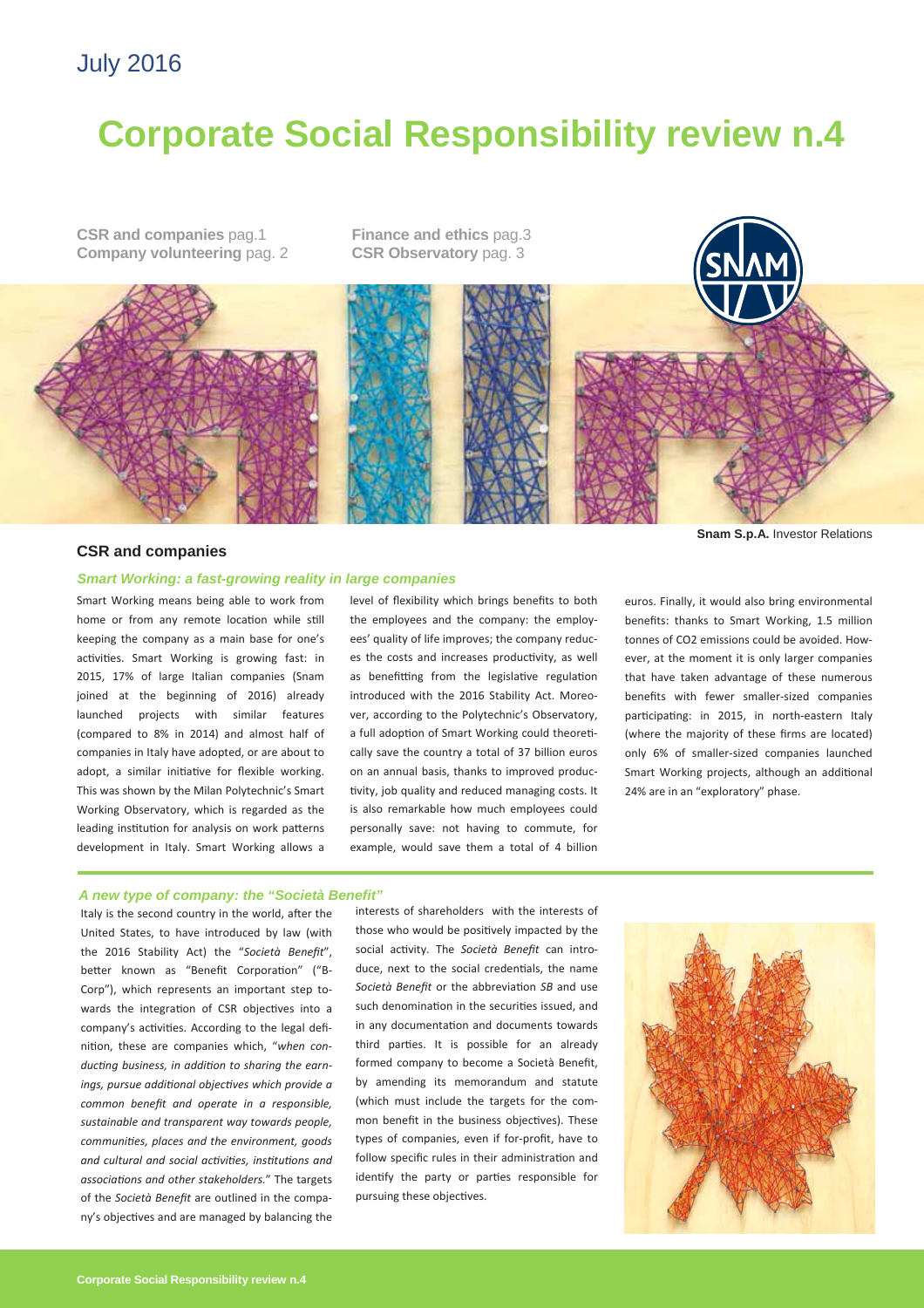

## *An index to assess welfare in the Smaller-Medium sized Enterprises (SME)*

For various reasons, 2016 is an important year for corporate welfare. There are, in fact, an increasing number of companies that offer bene‐ fits and services to their employees, as a conse‐ quence of the progressive reduction of the social welfare. Next to the regular wage, a "social wage" has become increasingly widespread and it consists of food stamps, personal services, meal tickets, nurseries, insurance, supplementary pension. But does this corporate policy really work? And how is it assessed whether it's effective, productive or helpful to the company and the employees? To assess these points and evaluate them, the SME Welfare Index was created – the first of its kind, sponsored by Gen‐ erali, with the cooperation of Confindustria and Confagricoltura – in order to assess the level of welfare in the Italian small and medium‐sized enterprises. Developed by the specialised com‐ pany Innovation Team, the Index is aimed at capturing the level of corporate welfare at SMEs, and, at the same time, evaluating the level of services offered comparing them with those offered by other enterprises which participated in the survey. The SME Welfare Index indicates with a number from 0 to 100, the level of corporate welfare existing in the 2,140 companies, in all production sectors, which took part to the survey. The assessment takes into consideration three factors: the breadth and content of the initiatives applied for each of the 10 areas of activity considered; the way in which the enterprise involves employees and manages its wel‐ fare options; the originality of the initiatives and

their uniqueness in the Italian landscape.

# **Corporate volunteering**

## *Fight against waste and solidarity continue thanks to CiboAmico*

Over 200,000 euros of food was donated in 2015 thanks to an interesting initiative – *Cibo*-*Amico* – created by the Hera Group, in cooper‐ ation with Last Minute Market. Launched in December 2009, *CiboAmico* is a project which enables the recovery of food surpluses from meals not consumed in Group's the five canteens and facilitates their distribution to six associations, located in the relevant territory, which assist people in need. To‐date, *CiboAmi‐ co* has recovered a total of almost 57,000

meals, with an economic value of up to 229,000 euros. There are also considerable environmen‐ tal benefits: the recovery of meals, in addition to reducing the water waste, energy and land nec‐ essary for their production, has prevented almost 103 tonnes of CO2 emissions, which would have been released had the food been simply disposed of.

# *"Volunteers" for a day*

Amongst the numerous volunteering initiatives promoted by the company, there is "Citizen Day" by L'Oréal, which has come to its sixth edition. All L'Oréal employees, in the 130 countries in which the company has offices, are given the opportunity to take part for a day in initiatives in cooperation with partner associations and to volunteer for the local communities. L'Oréal Italy has decided to approach associations which focus on fighting social hardship: Associazione Italiana Sclerosi Multipla, Banco Alimentare, Cooperativa Mirafiori, Fondazione Fratelli di S. Francesco d'Assisi, Opera Cardinal Ferrari, Refettorio Ambrosiano

di Caritas. In each of these Associations L'Oréal's employees can work on a variety of tasks: manu‐ al activities (such as cleaning, clearing and facility maintenance); gardening; selecting and collecting food and objects for donations or food baskets; shadowing social secretariat employ‐ ees; working in soup kitchens. Last year more than 24,000 employees globally took part in Citizen Day, contributing to 32,000 beneficiaries assisted by 420 non-profit associations.